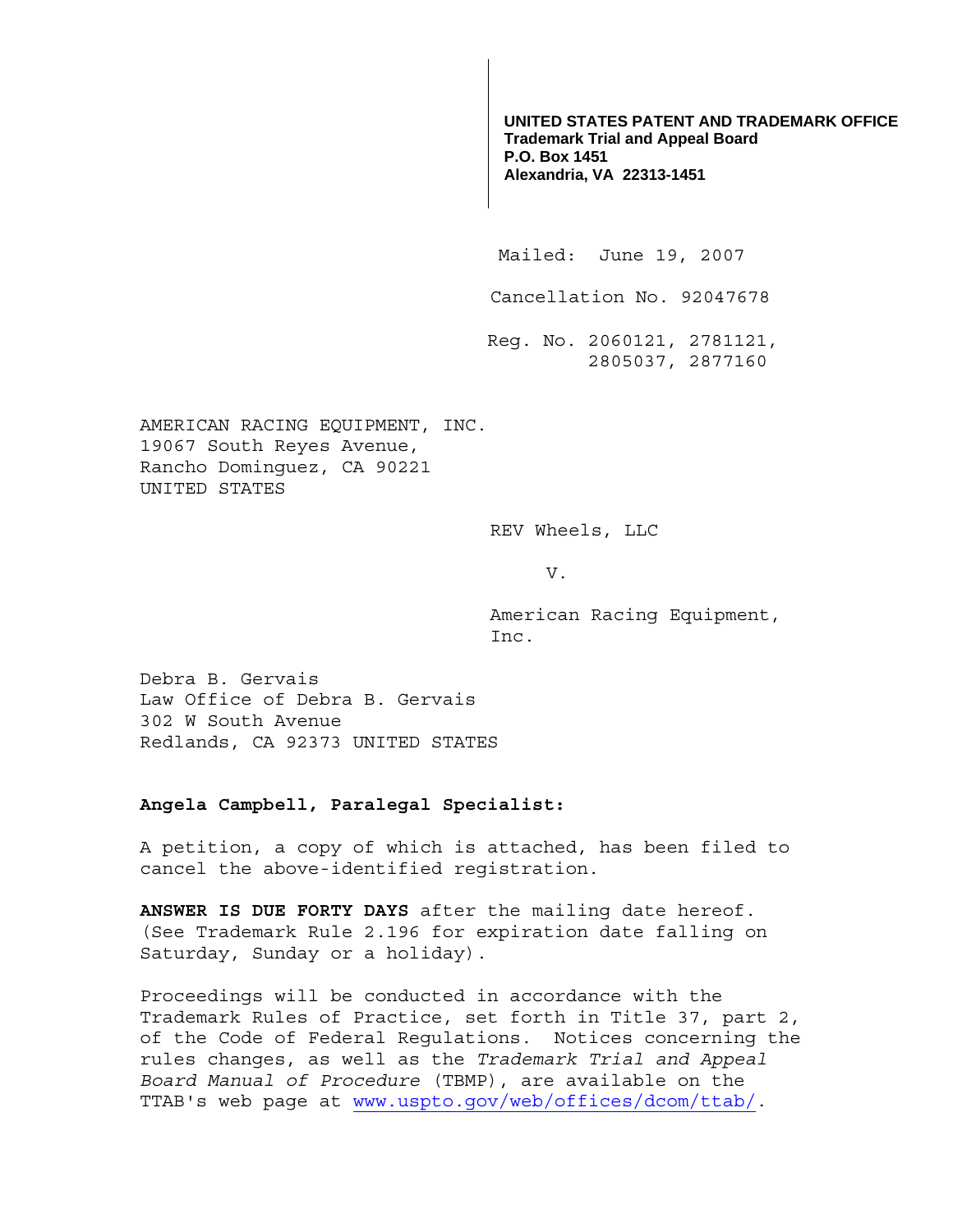**The parties are particularly referred to Trademark Rule 2.126 pertaining to the form of submissions. Paper submissions, including but not limited to exhibits and depositions, not filed in accordance with Trademark Rule 2.126 may not be given consideration or entered into the case file.** 

**Discovery and testimony periods are set as follows:**

Discovery period to open: **7/9/07** Discovery period to close: **1/5/08** 30-day testimony period for party in position of plaintiff to close: **4/4/08** 30-day testimony period for party in position of defendant to close: **6/3/08**

15-day rebuttal testimony period for plaintiff to close: **7/18/08**

A party must serve on the adverse party a copy of the transcript of any testimony taken during the party's testimony period, together with copies of documentary exhibits, within 30 days after completion of the taking of such testimony. See Trademark Rule 2.l25.

Briefs shall be filed in accordance with Trademark Rule 2.l28(a) and (b). An oral hearing will be set only upon request filed as provided by Trademark Rule 2.l29.

**NOTE:** The Board allows parties to utilize telephone conferences to discuss or resolve many interlocutory matters that arise in inter partes cases. *See* TBMP § 502.06(a) (2d ed. rev. 2004).

If the parties to this proceeding are (or during the pendency of this proceeding, become) parties to another Board or civil proceeding involving related marks or other common issues of law or fact, they shall notify the Board immediately, so that the Board can consider consolidation or suspension of proceedings, if appropriate.